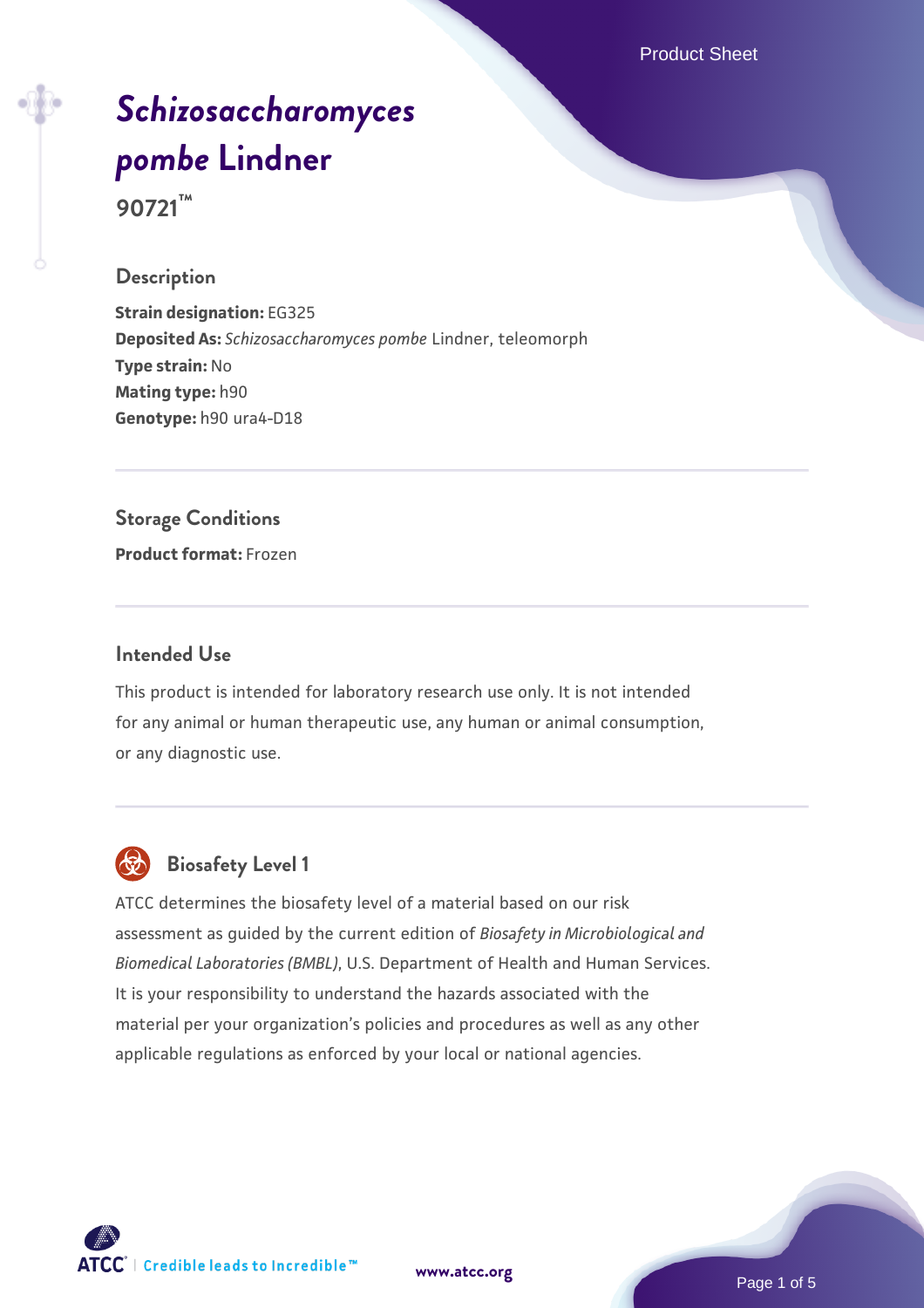### **[Schizosaccharomyces pombe](https://www.atcc.org/products/90721)** [Lindner](https://www.atcc.org/products/90721) **Product Sheet** Product Sheet **90721**

ATCC highly recommends that appropriate personal protective equipment is always used when handling vials. For cultures that require storage in liquid nitrogen, it is important to note that some vials may leak when submersed in liquid nitrogen and will slowly fill with liquid nitrogen. Upon thawing, the conversion of the liquid nitrogen back to its gas phase may result in the vial exploding or blowing off its cap with dangerous force creating flying debris. Unless necessary, ATCC recommends that these cultures be stored in the vapor phase of liquid nitrogen rather than submersed in liquid nitrogen.

# **Certificate of Analysis**

For batch-specific test results, refer to the applicable certificate of analysis that can be found at www.atcc.org.

# **Growth Conditions**

**Medium:**  [ATCC Medium 1067: Yeast extract agar for Schizosaccharomyces](https://www.atcc.org/-/media/product-assets/documents/microbial-media-formulations/atcc-medium-1067.pdf?rev=a2c0da8c6b3c41e385f7db117142f7aa) **Temperature:** 25°C

### **Material Citation**

If use of this material results in a scientific publication, please cite the material in the following manner: *Schizosaccharomyces pombe* Lindner (ATCC 90721)

#### **References**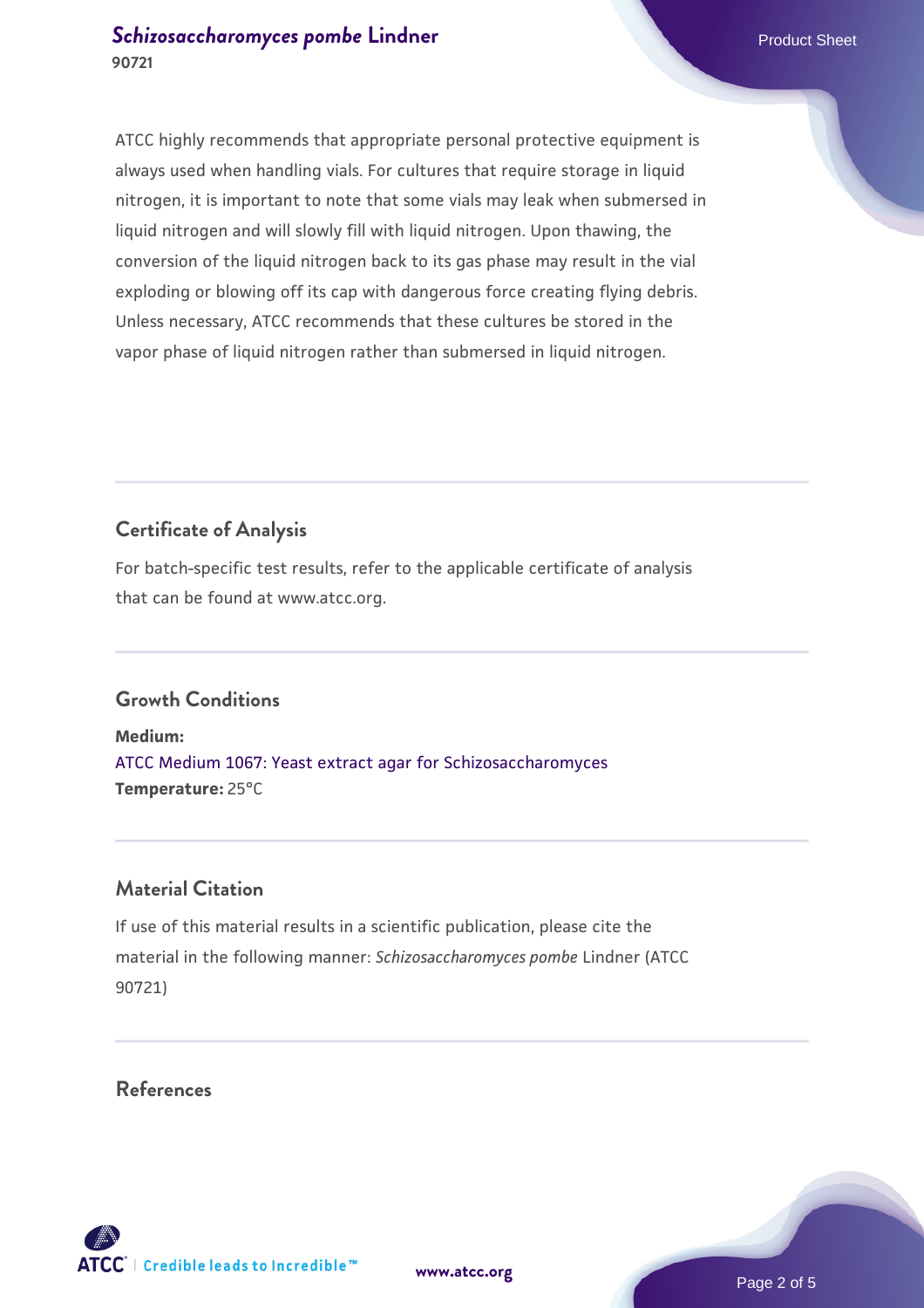### **[Schizosaccharomyces pombe](https://www.atcc.org/products/90721)** [Lindner](https://www.atcc.org/products/90721) **Product Sheet** Product Sheet **90721**

References and other information relating to this material are available at www.atcc.org.

#### **Warranty**

The product is provided 'AS IS' and the viability of ATCC® products is warranted for 30 days from the date of shipment, provided that the customer has stored and handled the product according to the information included on the product information sheet, website, and Certificate of Analysis. For living cultures, ATCC lists the media formulation and reagents that have been found to be effective for the product. While other unspecified media and reagents may also produce satisfactory results, a change in the ATCC and/or depositor-recommended protocols may affect the recovery, growth, and/or function of the product. If an alternative medium formulation or reagent is used, the ATCC warranty for viability is no longer valid. Except as expressly set forth herein, no other warranties of any kind are provided, express or implied, including, but not limited to, any implied warranties of merchantability, fitness for a particular purpose, manufacture according to cGMP standards, typicality, safety, accuracy, and/or noninfringement.

#### **Disclaimers**

This product is intended for laboratory research use only. It is not intended for any animal or human therapeutic use, any human or animal consumption, or any diagnostic use. Any proposed commercial use is prohibited without a license from ATCC.

While ATCC uses reasonable efforts to include accurate and up-to-date information on this product sheet, ATCC makes no warranties or representations as to its accuracy. Citations from scientific literature and patents are provided for informational purposes only. ATCC does not warrant





Page 3 of 5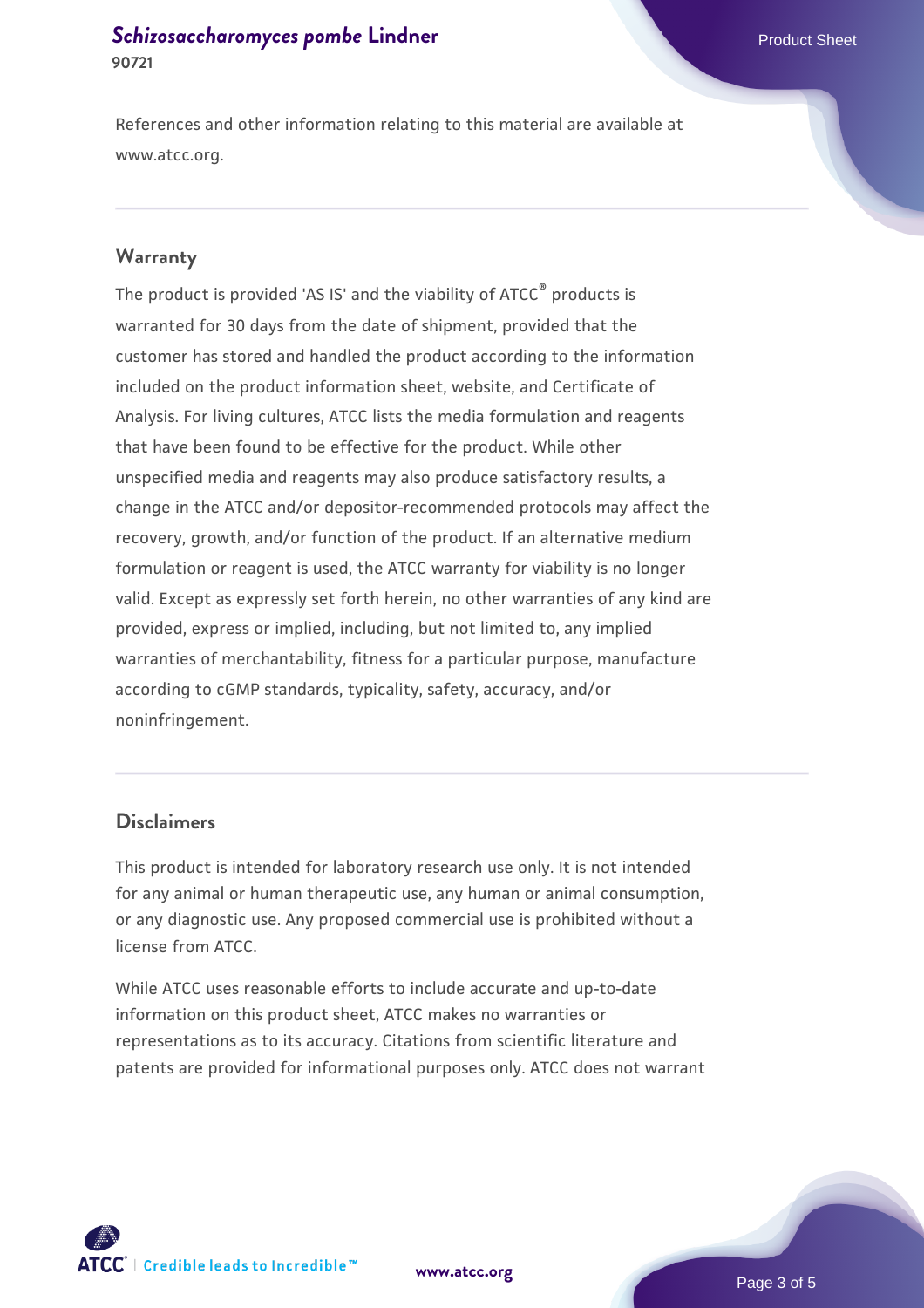that such information has been confirmed to be accurate or complete and the customer bears the sole responsibility of confirming the accuracy and completeness of any such information.

This product is sent on the condition that the customer is responsible for and assumes all risk and responsibility in connection with the receipt, handling, storage, disposal, and use of the ATCC product including without limitation taking all appropriate safety and handling precautions to minimize health or environmental risk. As a condition of receiving the material, the customer agrees that any activity undertaken with the ATCC product and any progeny or modifications will be conducted in compliance with all applicable laws, regulations, and guidelines. This product is provided 'AS IS' with no representations or warranties whatsoever except as expressly set forth herein and in no event shall ATCC, its parents, subsidiaries, directors, officers, agents, employees, assigns, successors, and affiliates be liable for indirect, special, incidental, or consequential damages of any kind in connection with or arising out of the customer's use of the product. While reasonable effort is made to ensure authenticity and reliability of materials on deposit, ATCC is not liable for damages arising from the misidentification or misrepresentation of such materials.

Please see the material transfer agreement (MTA) for further details regarding the use of this product. The MTA is available at www.atcc.org.

# **Copyright and Trademark Information**

© ATCC 2021. All rights reserved. ATCC is a registered trademark of the American Type Culture Collection.

#### **Revision**

This information on this document was last updated on 2021-05-19

#### **Contact Information**